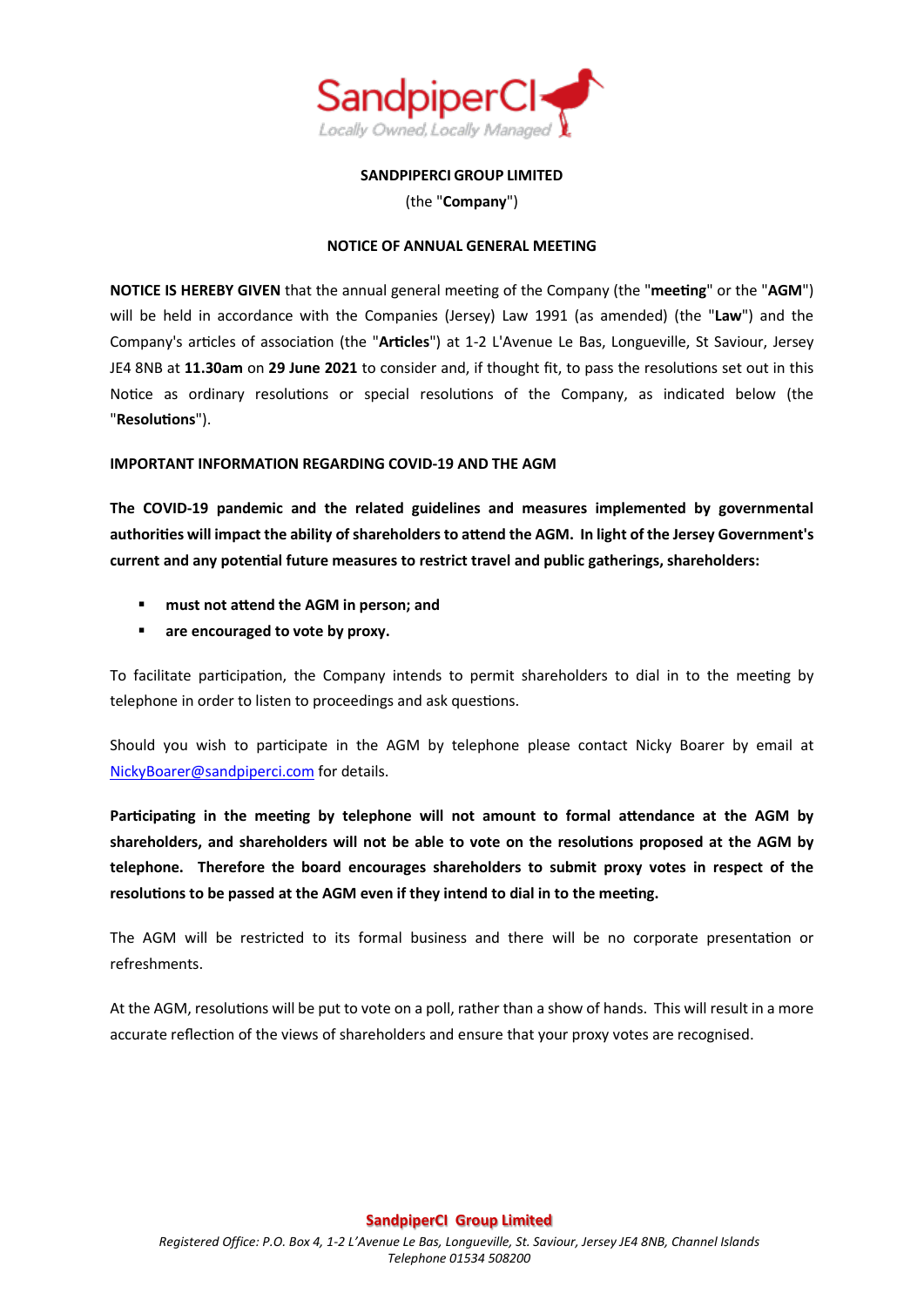### **RESOLUTIONS**

To consider and, if thought fit, to pass the following resolutions:

### **ORDINARY RESOLUTIONS**

- 1. **THAT** the Company's annual accounts and the directors' and auditors' reports for the year ended 30 January 2021 be received.
- 2. **THAT** Jonathan Ravenscroft, who retires by rotation in accordance with the Articles and offers himself for re-election, be re-elected as a director of the Company.
- 3. **THAT** Tony van der Hoorn, who retires by rotation in accordance with the Articles and offers himself for re-election, be re-elected as a director of the Company.
- 4. **THAT** BDO LLP be re-appointed as auditors of the Company.
- <span id="page-1-0"></span>5. **THAT** the directors of the Company be generally and unconditionally authorised in accordance with Article 3 (*Authority to Allot*) of the Articles to exercise all the powers of the Company to allot, issue, convert any security into, grant options over or otherwise dispose of shares (as defined in the Articles) up to an aggregate number of 20,000,000 shares, being an aggregate amount equal to approximately 20 per cent. of the aggregate number of shares in issue as of 31 May 2021, but subject to such exclusions or other arrangements as the directors may deem necessary or expedient in relation to treasury shares, fractional entitlements, record dates or any legal or practical problems under the laws of any territory or the requirements of any regulatory body or stock exchange, provided that (unless previously revoked, varied or renewed) such authority shall apply until the earlier of:
	- (a) the end of the next following annual general meeting of the Company; and
	- (b) the date that is 15 months after (but excluding) the date of the passing of this Resolution,

but, in each case, during this period the Company may make offers and enter into agreements which would, or might, require shares to be allotted after the authority ends and the directors may allot shares under any such offer or agreement as if the authority had not ended.

6. **THAT** subject to the passing of Resolution [8 below,](#page-2-0) pursuant to Article 58A of the Law, the Company may hold as treasury shares any ordinary shares purchased pursuant to the authority conferred in Resolutio[n 8 below](#page-2-0).

## **SPECIAL RESOLUTIONS**

7. **THAT** subject to and conditional on the passing of Resolution [5 above,](#page-1-0) the directors of the Company be generally and unconditionally authorised to allot shares for cash as if Article 4 (*Pre-*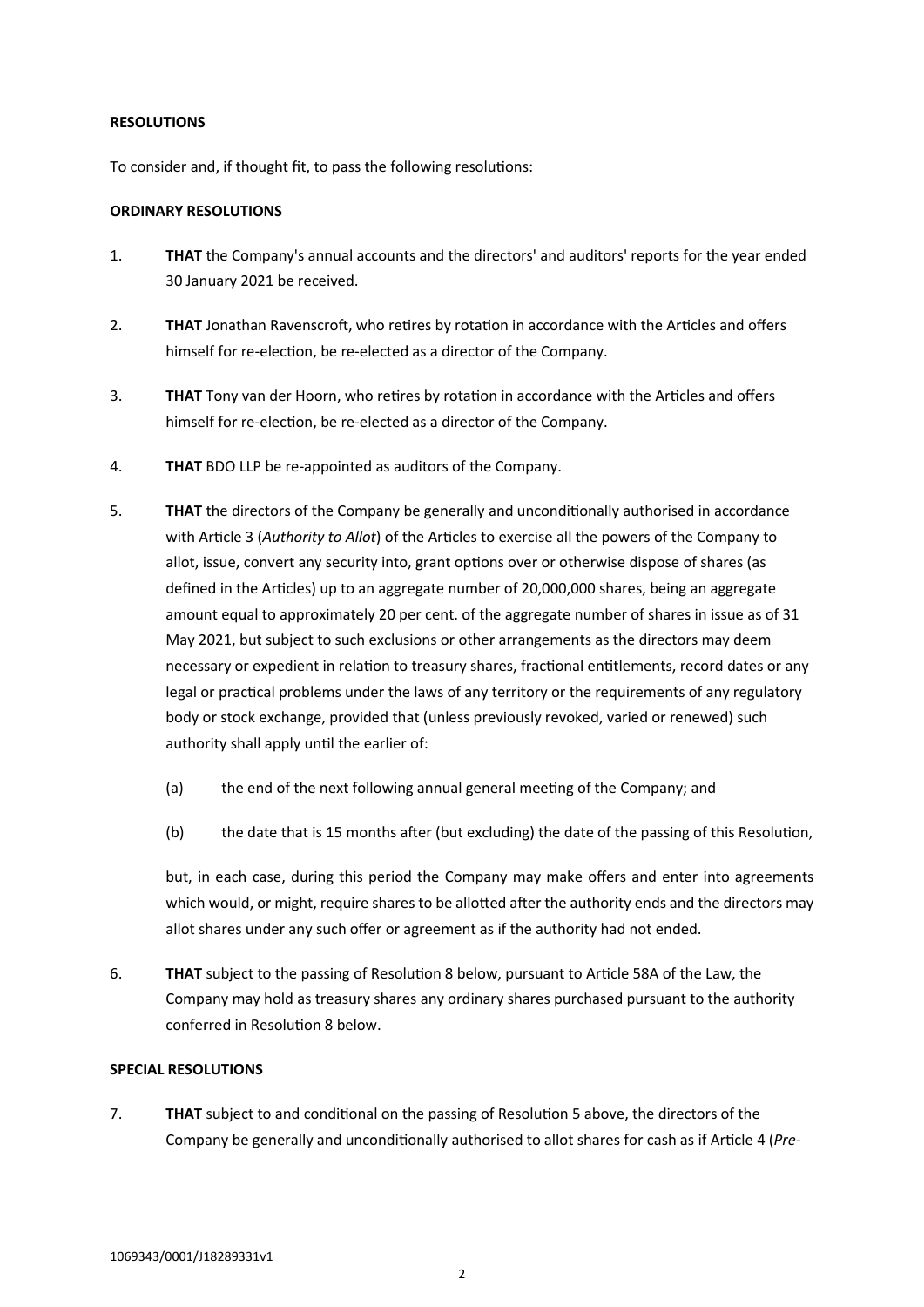*Emptive Rights*) of the Articles did not apply to any such allotment, such power to be limited (without double counting):

- (a) to the general allotment of shares up to an aggregate number of 20,000,000 shares, being an aggregate amount equal to approximately 20 per cent. of the aggregate number of shares in issue as of 31 May 2021; and
- (b) to the allotment of shares up to an aggregate number of 20,000,000 shares where such securities are offered by way of a pre-emptive issue (but for these purposes only where such pre-emptive issue is by way of a rights issue), being an aggregate amount equal to approximately 20 per cent. of the aggregate number of shares in issue as of 31 May 2021,

but subject to such exclusions or other arrangements as the directors may deem necessary or expedient in relation to treasury shares, fractional entitlements, record dates or any legal or practical problems under the laws of any territory or the requirements of any regulatory body or stock exchange, provided that (unless previously revoked, varied or renewed) such authorities shall apply until the earlier of:

- (i) the end of the next following annual general meeting of the Company; and
- (ii) the date that is 15 months after (but excluding) the date of the passing of this Resolution,

but, in each case, during this period the Company may make offers and enter into agreements which would, or might, require shares to be allotted after the applicable authority ends and the directors may allot shares under any such offer or agreement as if that authority had not ended.

- <span id="page-2-0"></span>8. **THAT** pursuant to Article 57 of the Law, the Company is generally and unconditionally authorised to make market purchases of ordinary shares of the Company, provided that:
	- (a) the maximum number of ordinary shares hereby authorised to be purchased is 20,000,000 ordinary shares;
	- (b) the minimum price (exclusive of expenses) which may be paid for each ordinary share is 1 penny; and
	- (c) the maximum price (exclusive of expenses) which may be paid for each ordinary share is an amount equal to 105 per cent of the average of the middle market quotations of an ordinary share in the Company as derived from the Official List of The International Stock Exchange for the five business days immediately preceding the day on which the ordinary share is contracted to be purchased,

provided that (unless previously revoked, varied or renewed) such authority shall apply until the earlier of:

(i) the end of the next following annual general meeting of the Company; and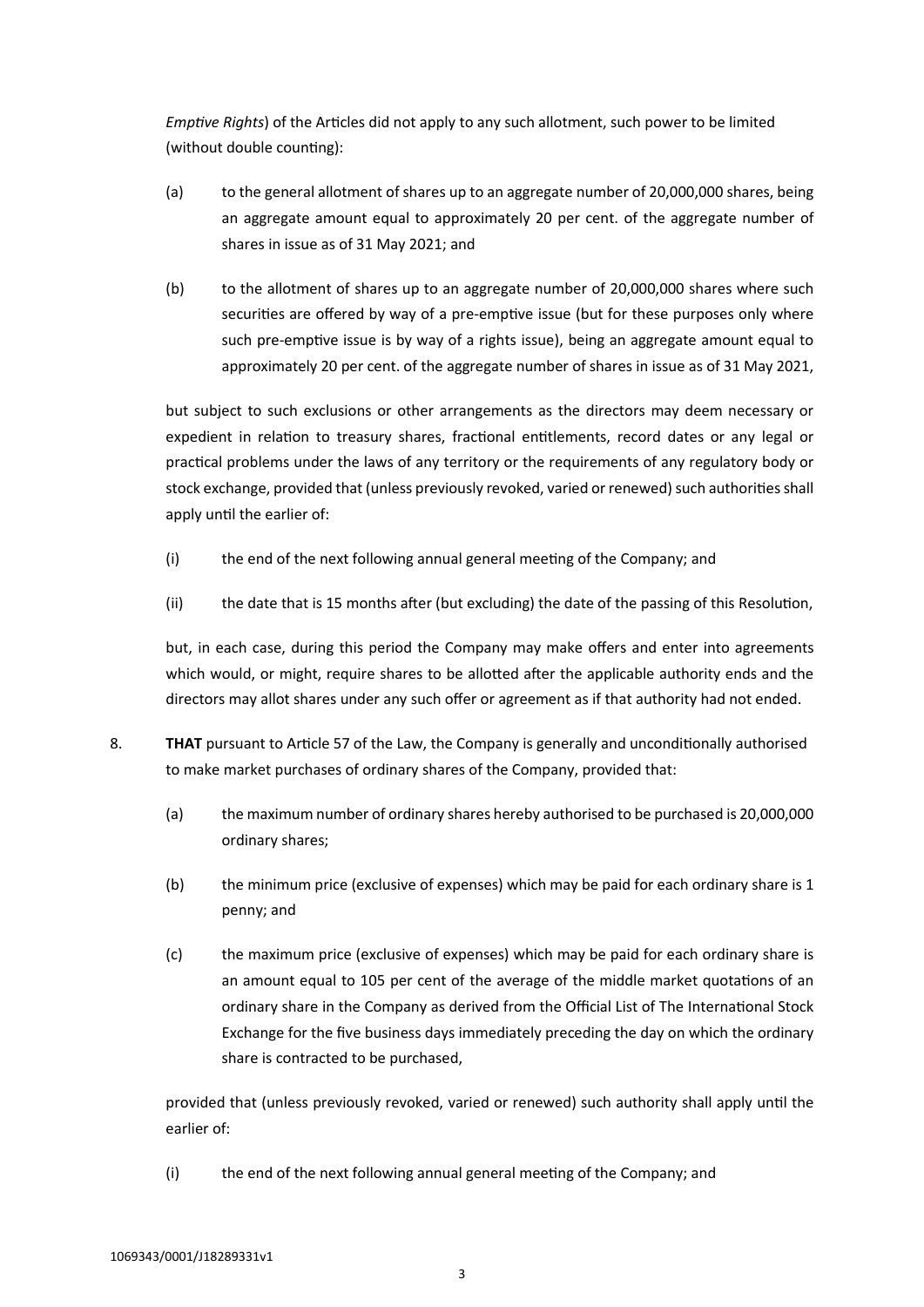(ii) the date that is 15 months after (but excluding) the date of the passing of this Resolution,

and provided further that a contract to purchase shares under this authority may be made prior to the expiry of this authority and concluded in whole or in part after the expiry of this authority.

### **RECOMMENDATION**

The directors of the Company have concluded that they are in a position to unanimously recommend the resolutions and confirm that they intend to vote any shares of which they are beneficial owners in favour of the above resolutions.

### **BY ORDER OF THE BOARD**

Tony van der Hoorn **Company Secretary** 1 June 2021

> Registered Office: 1-2 L'Avenue Le Bas Longueville St Saviour Jersey JE4 8NB

*Registered in Jersey under the Companies (Jersey) Law 1991 with company number 97651*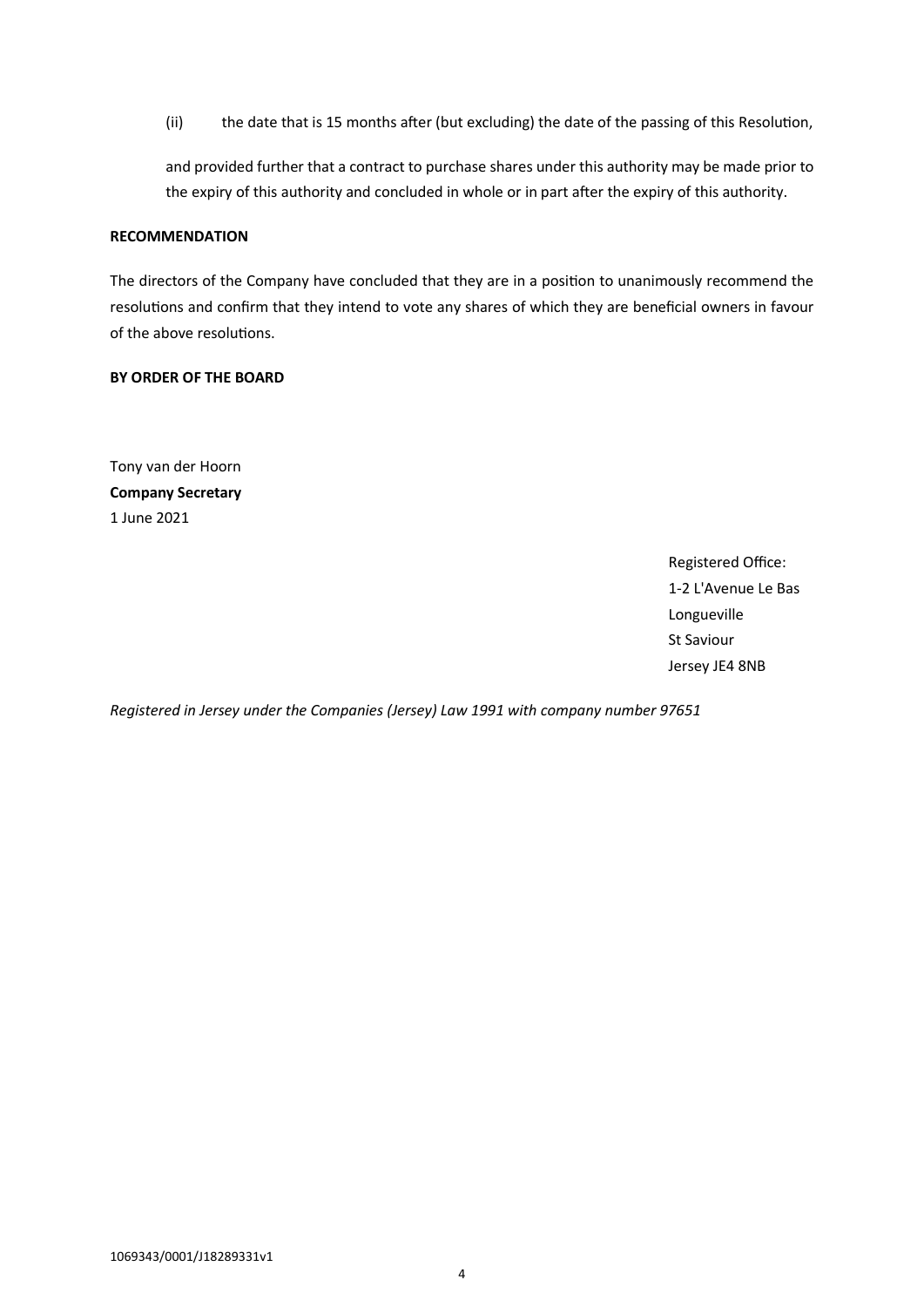#### **Notes:**

### *Entitlement to attend and vote*

- 1. **The restrictions currently in force because of the COVID-19 pandemic would currently make the attendance of any shareholders above the number necessary to form a quorum potentially unlawful. For this reason, the meeting will be restricted to two attendees for the purposes of forming a quorum and comply with the social distancing restrictions as a gathering that is essential for work purposes.**
- 2. In accordance with Article 40(1) of the Companies (Uncertificated Securities) (Jersey) Order 1999, the right to vote at the meeting is determined by reference to the register of members. Only those shareholders registered in the register of members of the Company by no later than 11.30am **on 24 June 2021** (or, if the meeting is adjourned, 48 hours before the time of the adjourned meeting) shall be entitled to attend and vote at the meeting in respect of the number of shares registered in their name at that time **subject to the social distancing restrictions referred to above**. Changes in entries in the register of members after that time shall be disregarded in determining the rights of any person to attend or vote (and the number of votes they may cast) at the meeting.

#### *Proxies*

- 3. A shareholder is entitled to appoint another person as his or her proxy to exercise all or any of his or her rights to attend and to speak and vote at the meeting and, on a poll, vote instead of him or her **subject to the social distancing restrictions referred to above**. A proxy need not be a shareholder of the Company.
- 4. A shareholder may appoint more than one proxy in relation to the meeting, provided that each proxy is appointed to exercise the rights attached to a different share or shares held by that shareholder. Failure to specify the number of shares each proxy appointment relates to or specifying a number which when taken together with the numbers of shares set out in the other proxy appointments is in excess of the number of shares held by the shareholder may result in the proxy appointment being invalid.
- 5. A proxy may only be appointed in accordance with the procedures set out in Note [7](#page-4-0), [8](#page-4-1) and [13 below](#page-5-0) and the notes to the proxy form and **subject to the social distancing restrictions referred to above**.
- 6. The appointment of a proxy will not preclude a shareholder from attending and voting in person at the meeting **subject to the social distancing restrictions referred to above**
- <span id="page-4-0"></span>7. You may request, if required, a hard-copy of the proxy appointment form, which can be obtained by contacting Link Group, Central Square, 29 Wellington Street, Leeds, LS1 4DL, United Kingdom, by telephone on **0371 664 0300**. Calls are charged at the standard geographic rate and will vary by provider. Calls outside the United Kingdom will be charged at the applicable international rate. We are open between 09:00 -17:30, Monday to Friday excluding public holidays in England and Wales.
- <span id="page-4-1"></span>8. CREST members who wish to appoint a proxy or proxies or to give an instruction to a proxy (whether previously appointed or otherwise) by utilising the capital and CREST electronic proxy appointment service may do so in relation to the meeting, and any adjournment(s) thereof, by utilising the procedures described in the CREST Manual. In order for a proxy appointment made by means of CREST to be valid, the appropriate CREST message must be transmitted via the CREST system so as to be received by **Link Group (whose CREST ID is RA10) by the latest time for receipt of proxy appointments specified in this notice)**. For this purpose, the time of receipt will be taken to be the time (as determined by the timestamp applied to the message by the CREST Applications Host) from which the Company's agent is able to retrieve the message by enquiry to CREST in the manner prescribed. The Company may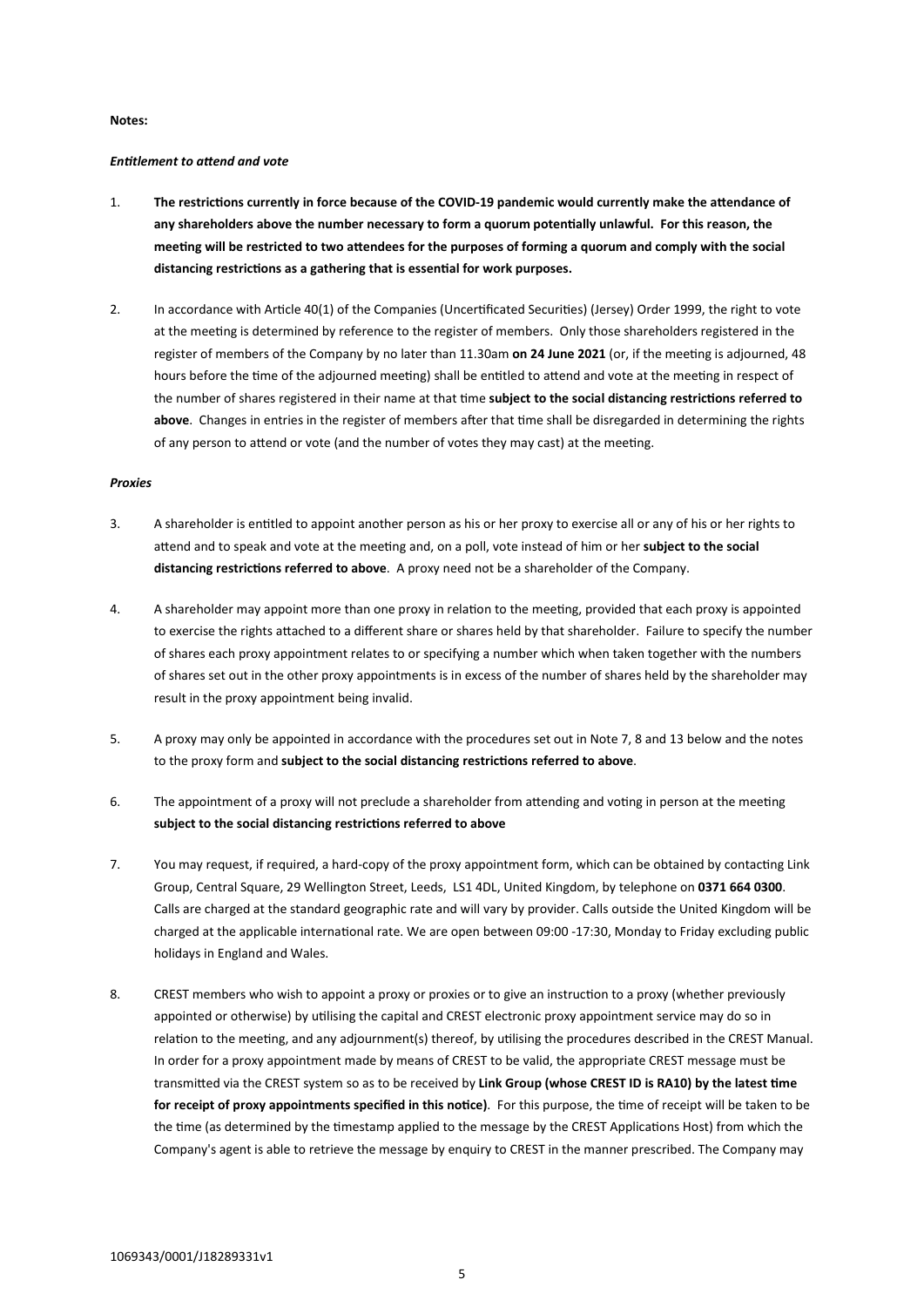treat as invalid a CREST Proxy Instruction in the circumstances set out in the Companies (Uncertificated Securities) (Jersey) Order 1999.

- 9. A proxy does not need to be a member of the Company but must attend the meeting to represent you. Details of how to appoint the Chairman of the meeting or another person as your proxy using the proxy form are set out in the notes to the proxy form, (hard copies of which can be obtained in accordance with Not[e 7 above\)](#page-4-0). You may appoint more than one proxy to attend on the same occasion **subject to the social distancing restrictions referred to above**.
- 10. When appointing more than one proxy, complete a separate proxy form in relation to each appointment. Additional proxy forms may be obtained by the proxy form being photocopied. State clearly on each proxy form the number of shares in relation to which the proxy is appointed.
- 11. A vote withheld is not a vote in law, which means that the vote will not be counted in the calculation of votes for or against the resolution. If no voting indication is given in the proxy form, your proxy will vote or abstain from voting at his or her discretion. Your proxy will vote (or abstain from voting) as he or she thinks fit in relation to any other matter which is put before the meeting.
- 12. In the case of joint holders, where more than one of the joint holders purports to appoint a proxy, only the appointment submitted by the most senior holder will be accepted. Seniority is determined by the order in which the names of the joint holders appear in the Company's register of members in respect of the joint holding (the first-named being the most senior) **subject to the social distancing restrictions referred to above**.
- <span id="page-5-0"></span>13. To be valid, a proxy form must be received online or by post (during normal business hours only) or by hand at the offices of the Company's registrar, Link Group, Central Square, 29 Wellington Street, Leeds, LS1 4DL, United Kingdom **, no later than 11.30am on 24 June 2021** (or, if the meeting is adjourned, no later than 48 hours (excluding any part of a day that is not a working day) before the time of any adjourned meeting).
- 14. To change your proxy instructions simply submit a new proxy appointment using the methods set out above. Any amended proxy appointment received after the time specified above will be disregarded.
- 15. Where you have appointed a proxy using the hard-copy proxy form and would like to change the instructions using another hard-copy proxy form, please contact Link Asset Services (see Note [7 above](#page-4-0) for relevant contact details).
- 16. If you submit more than one valid proxy appointment, the appointment received last before the latest time for the receipt of proxies will take precedence.
- 17. In order to revoke a proxy instruction you will need to inform the Company by sending a signed hard-copy notice clearly stating your intention to revoke your proxy appointment to Link Market Services (Jersey) Limited. In the case of a member which is a company, the revocation notice must be executed under its common seal or signed on its behalf by a duly authorised officer of the company or an attorney for the company. Any power of attorney or any other authority under which the revocation notice is signed (or a notarially certified copy of such power or authority) must be included with the revocation notice. The revocation notice must be received by Link Asset Services prior to the commencement of the meeting or adjourned meeting at which the vote is given or, in the case of a poll taken otherwise than on the same day as the meeting or adjourned meeting, before the time appointed for taking the poll.
- 18. If you attempt to revoke your proxy appointment but the revocation is received after the time specified then your proxy appointment will remain valid.